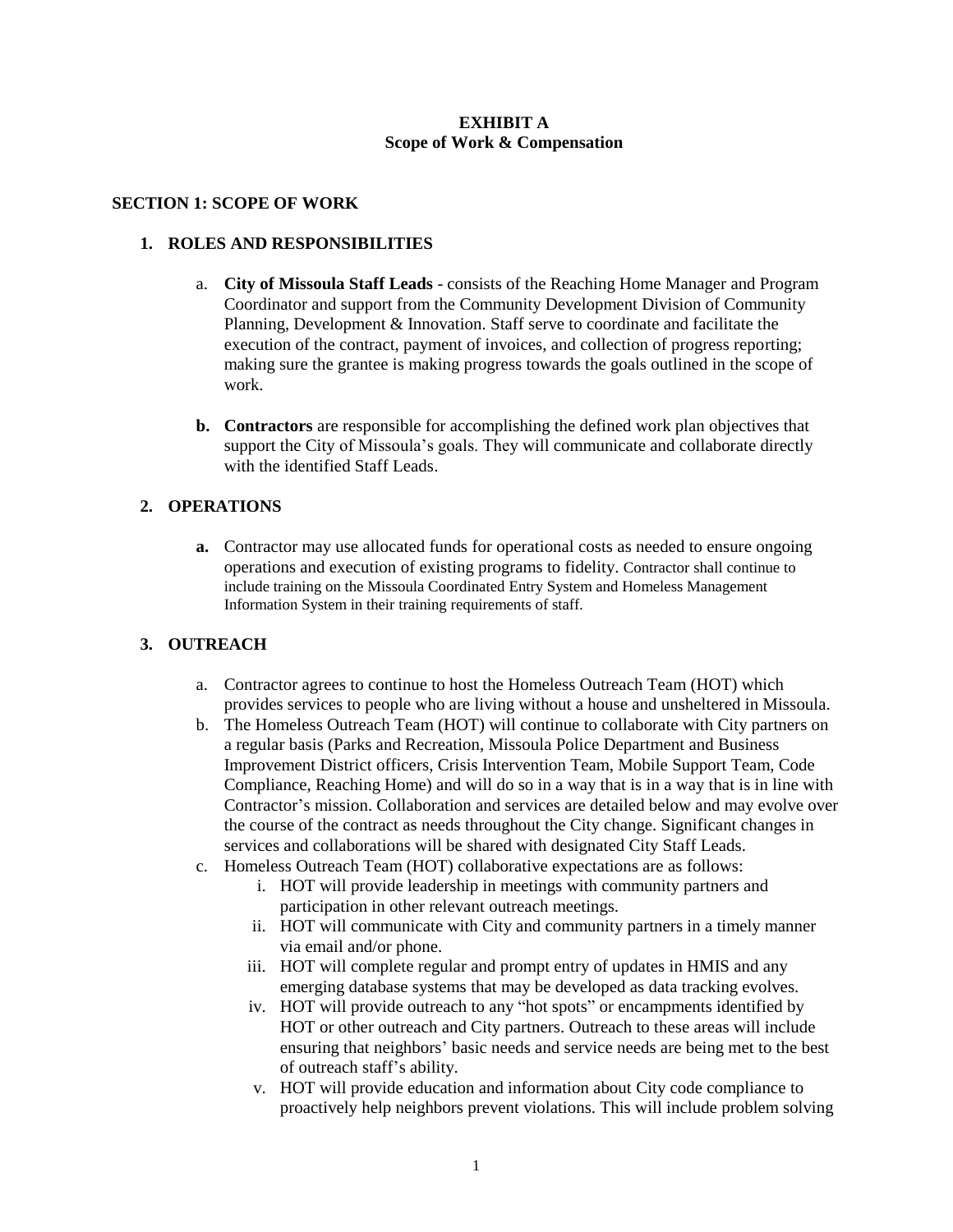with clients on housing, community resources, and other options to mitigate their situation.

- vi. HOT will continue to work with neighbors who are receiving services at the Poverello Center and neighbors who are not utilizing Poverello Center services.
- d. Homeless Outreach Team (HOT) services will include:
	- i. Completing Coordinated Entry System Assessment Tool with clients in a timely manner.
	- ii. Connecting people who are unhoused with relevant service and completing warm hand-offs to partner organizations.
	- iii. Engaging in housing problem solving with people who are unsheltered.
	- iv. Engaging with local businesses and other stakeholders to build relationships, provide education, and help mitigate concerns.

## **4. BOARD OF DIRECTORS**

- a. Contractor agrees to provide two (2) seats on the Board of Directors to City.
	- i. One seat shall be filled by a First Responder representative. This may include: Missoula Police Department or Missoula Fire Department.
	- ii. One seat shall be filled by a member of City Council.
	- iii. Alternatively, the Mayor may elect to serve on the Board of Directors in one of the two designated seats.
- b. Contractor may reach out to the Mayor with suggestions prior to making his nominations.
- c. Both Board members shall follow all current and future board governance participation requirements, including committee membership, meeting attendance, and fundraising obligations

### **d. Term limits**

- i. The First Responder seat shall operate in accordance with existing Board term limits.
	- 1. If the First Responder leaves their job, the Mayor shall make a new nomination for their Board seat in accordance with the Nomination Process outlined below.
- ii. The City Council member seat shall last for the entirety of that Council member's current term in office.
	- 1. Should the Council member be elected to serve an additional term, the Mayor may re-nominate them for the Board seat or choose to nominate an alternate Council member.
- iii. When either Board member's term expires, the Mayor may choose to renominate the same representative or nominate a new representative. The Nomination Process shall follow the outline below.

#### **e. Nomination Process**

- i. The Mayor of the City of Missoula shall nominate two (2) representatives as outlined above, one First Responder and one Council member, to serve on the Board.
- ii. Contractor's Board of Directors shall review and accept or reject the Mayor's nominations.
	- 1. If accepted, the nominees shall be appointed to the Contractor's Board of Directors in accordance with Board policy.
	- 2. If rejected, the Mayor shall select a new nominee(s).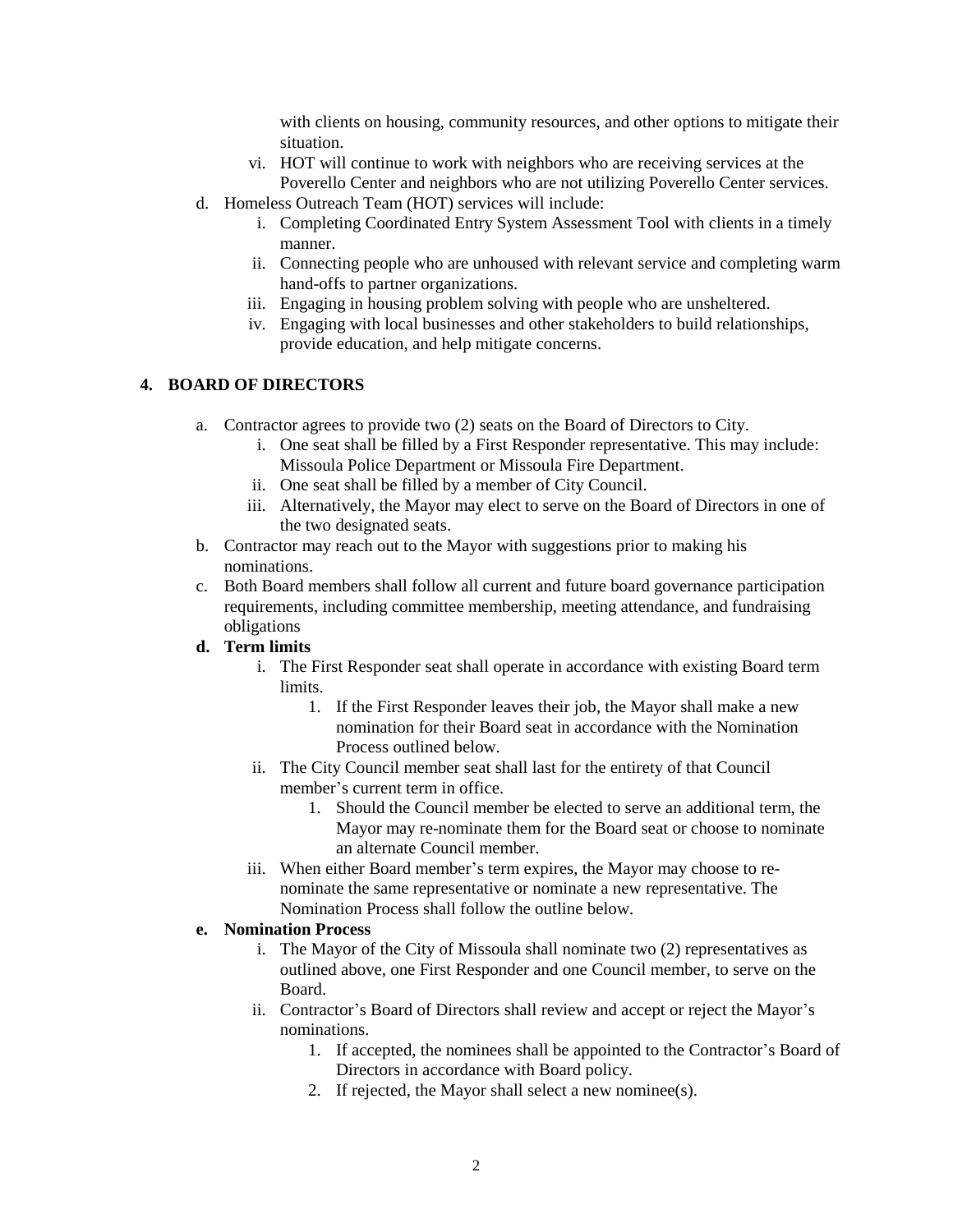3. If the nominee for either Board seat (Council member or First Responder) is rejected two times, the third nominee shall automatically be accepted to serve on the Board.

## **5. OUTCOMES**

- a. HOT will provide regular updates to partners on progress, challenges, and needs related to outreach.
	- i. Share updates with outreach and City partners at least monthly to include topics such as: current encampment areas, recent outreach efforts, collaboration opportunities, and other relevant updates on progress and needs.
- b. HOT will increase their data collection and tracking systems and share relevant HOT data across City and outreach partners to increase collaborative outreach efforts.
	- i. Develop a tracking system that regularly tracks information such as client interactions, encampment areas, and areas of outreach.
	- ii. Determine which data is most relevant and critical to share with outreach and City partners and create a plan for regular dissemination of key information at least monthly.
- c. The Poverello Center will show at least a 50% increase in completed CES Assessments.
	- i. Continue meeting with the MCES lead and Reaching Home to address Assessment challenges and progress.
- d. HOT will support individuals who are chronically homeless and/or unsheltered in Missoula with the resources and assistance they need to meet basic human needs and to move into stable, permanent housing in support of Missoula Coordinated Entry System (MCES) and Reaching Home goals.
	- i. House or assist in the housing process resulting in a successful housing outcome for at least 35 individuals.
	- ii. Conduct 1,200 face-to-face client contacts annually in order to meet basic needs, build relationships, and respond to community concerns about nuisance behavior.
	- iii. Provide transportation for 50 unduplicated individuals to appointments with medical, public benefit, housing and other service providers.
- e. HOT will provide education and support to the wider community in Missoula in order to strengthen our collective ability to reduce the number of individuals experiencing homelessness in the City and County of Missoula.
	- i. Provide real-time response to 250 HOTLine calls annually and respond to community concerns to decrease nuisance behaviors.
	- ii. Make at least 100 face-to-face contacts with neighbors, business owners, and other residents for education, support, and communication.
	- iii. Collaborate and communicate with concerned community groups and neighbors at 30 community meetings annually.
	- iv. Provide at least 20 contact hours of in-service trainings annually with other agencies and community groups to inform their ability to respond most effectively to calls involving chronically homeless individuals.

## **6. SERVICE VALUES**

a. **Low Barrier** – A low-barrier approach to housing services seeks to "screen-in" rather than screen-out participants, making services free from as many requirements as possible that might deter or exclude a person from participating. This approach utilizes a harm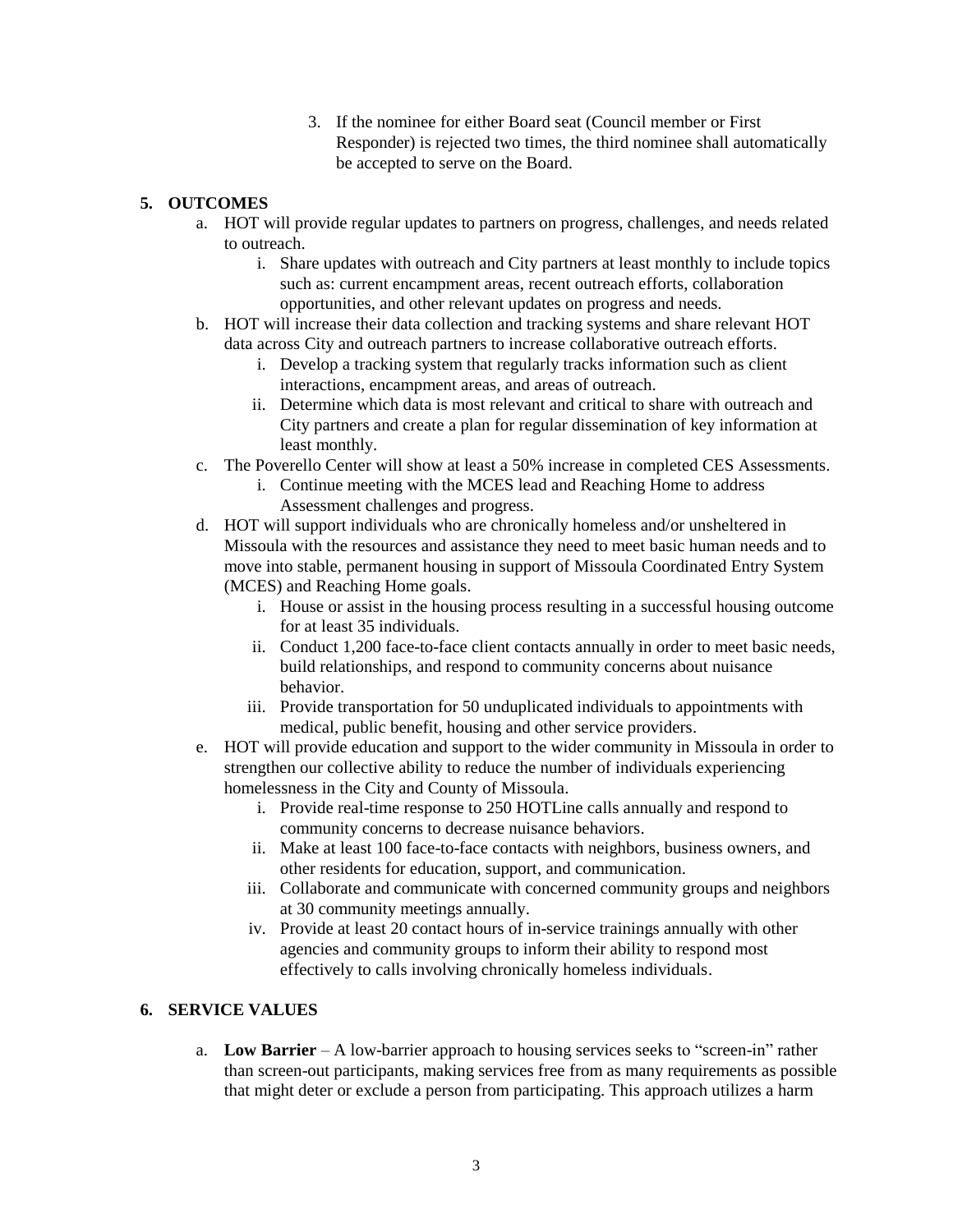reduction framework (definition below) and does not require sobriety, background checks, or any sort of mandatory program participation. Engagement with supportive services is voluntary, and providers are made easily accessible.

- b. **Housing First** A houseless assistance approach that prioritizes providing permanent housing to people experiencing houselessness, thus ending their houselessness and serving as a platform from which they can pursue personal goals and improve their quality of life. This approach is guided by the belief that people need basic necessities like food and a place to live before attending to anything less critical, such as getting a job, budgeting properly, or attending to substance use issues. Additionally, Housing First is based on the theory that client choice is valuable in housing selection and supportive service participation, and that exercising that choice is likely to make a client more successful in remaining housed and improving their life [\(National Alliance to End](https://endhomelessness.org/resource/housing-first/)  [Homelessness,](https://endhomelessness.org/resource/housing-first/) 2016).
- c. **Harm Reduction** –An approach to substance use that incorporates a spectrum of strategies including safer use, managed use, abstinence, meeting people who use drugs "where they're at," and addressing conditions of use along with the use itself (National [Harm Reduction Coalition,](https://harmreduction.org/) 2021).
- d. **Trauma Informed Care** An approach to care that shifts the focus from "what is wrong with you?" to "what happened to you?" Trauma-informed care recognizes the presence of trauma symptoms and accounts for the role that trauma may play in a person's daily experiences. A trauma-informed approach aims to avoid any kind of interaction that may be re-traumatizing.

## **7. REPORTING AND CLAIMS**

#### **a. Reporting**

- i. Contractor is responsible for submitting bi-annual (2 times per year) progress reports on the dates listed below, or on the Friday before the due date if the due date falls on a weekend.
	- 1. **January 31** for 7/1-12/31
	- 2. **July 31** for 1/1-6/30
- ii. City Staff Leads are responsible for providing a report template to Contractor to utilize for each reporting period.

#### **b. Claims**

- i. Contractor may submit for reimbursement on a quarterly basis (4 times per year) in alignment with the reporting schedule. Contractor should submit claims on the Friday before the due date if the due date falls on a weekend.
	- 1. **January 31** for 10/1-12/31
	- 2. **April 30** for 1/1-3/31
	- 3. **July 31** for 4/1-6/30
	- 4. **October 31** for 7/1-9/30
- ii. When submitting claims, Contractor shall provide an invoice for the full amount being requested, as well as full documentation of expenses included in the request.
- iii. City Staff Leads will review all documentation and submit the claim to City finance within two weeks of receipt of all documentation.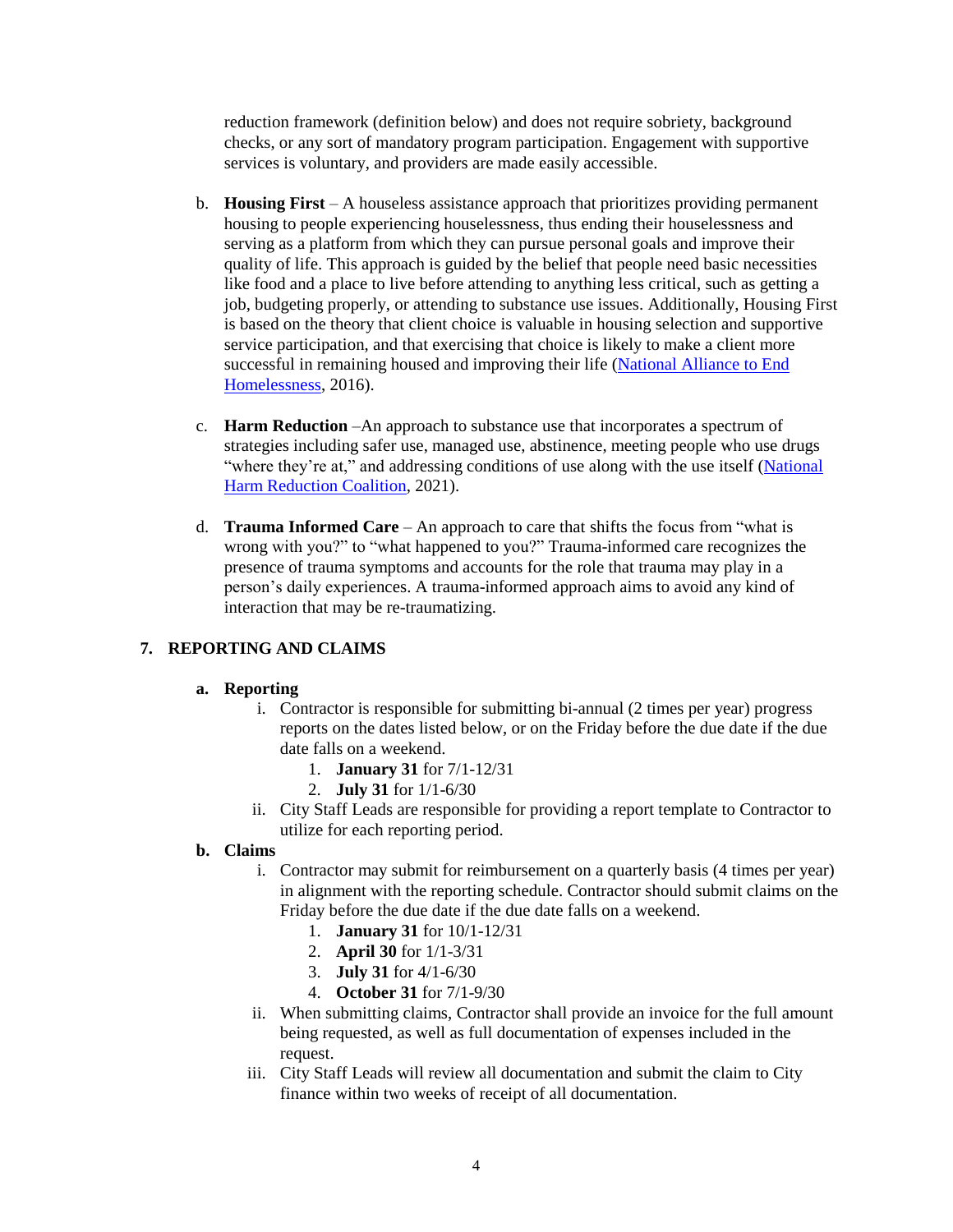## **c. ARPA CFR single audit**

- i. Funding for this project comes from the City of Missoula's direct allocation of Coronavirus State and Local Fiscal Recovery Funds (SLFRF), made possible by the American Rescue Plan Act (ARPA) and received from the U.S. Treasury May 14, 2021, SLFRF Assistance Listing Number (ALN) 21.027.
- ii. This funding is a subaward of SLFRF funds. Any and all compliance requirements for use of SLFRF funds and any and all reporting requirements for expenditures of SLFRF funds apply. As the pass-through entity, it is the City of Missoula's responsibility to monitor subrecipient's use of SLFRF award funds, including:
	- 1. Determining project eligibility as outlined in Treasury's [Interim](https://www.govinfo.gov/content/pkg/FR-2021-05-17/pdf/2021-10283.pdf) Final [Rule.](https://www.govinfo.gov/content/pkg/FR-2021-05-17/pdf/2021-10283.pdf) A PDF of the Interim Final Rule is available at: https://home.treasury.gov/policy-issues/coronavirus/assistance-forstate-local-and-tribal-governments/state-and-local-fiscal-recovery-funds.
	- 2. Ensuring subrecipient eligibility of federal funding by requiring current [SAM registration.](https://sam.gov/content/home) SAM guidelines and registration process can be found at: https://sam.gov/content/home.
	- 3. Determining expense eligibility compliant with Code of Federal Regulations (CFR). [CFR 200.400 Subpart E Cost Principles](https://www.ecfr.gov/current/title-2/subtitle-A/chapter-II/part-200/subpart-E) can be found at: https://www.ecfr.gov/current/title-2/subtitle-A/chapter-II/part-200/subpart-E.
	- 4. Following quarterly reporting compliance as outlined in award and [Treasury's SLFRF Compliance and Reporting Guidance,](https://home.treasury.gov/system/files/136/SLFRF-Compliance-and-Reporting-Guidance.pdf) found at: https://home.treasury.gov/policy-issues/coronavirus/assistance-forstate-local-and-tribal-governments/state-and-local-fiscal-recoveryfunds/recipient-compliance-and-reporting-responsibilities.
- iii. Subrecipients are subject to audit pursuant to the Single Audit Act and [2 CFR](https://www.ecfr.gov/current/title-2/subtitle-A/chapter-II/part-200/subpart-F)  [part 200, subpart F regarding audit requirements,](https://www.ecfr.gov/current/title-2/subtitle-A/chapter-II/part-200/subpart-F) found at: https://www.ecfr.gov/current/title-2/subtitle-A/chapter-II/part-200/subpart-F.

# **8. CODE OF CONDUCT**

- **a. Purpose**. The intent of the Code of Conduct is to set the City of Missoula's expectations for partners, stakeholders, and contractors.
- b. **Good faith.** All parties agree to act in a good faith effort. All accept that other participants bring with them the legitimate purposes and goals of their organizations. The work within this collaboration will remain as outlined in this contractual agreement. Any additional work that the contractor wishes to take on will be at their own will, and will occur without additional resource, including the support of staff time, from the City of Missoula.
- **c. Exchange of information.** All parties agree to exchange information in good faith and provide information in advance of meetings where such information will be necessary. All agree not to divulge information shared by others in confidence outside of the group.

# **SECTION 2: COMPENSATION**

1. For the satisfactory completion of the Scope of Work, the City of Missoula will pay the Contractor the sum not to exceed \$211,476.00 for related fiscal year 2022 expenses between July 1, 2021 and June 30, 2022.